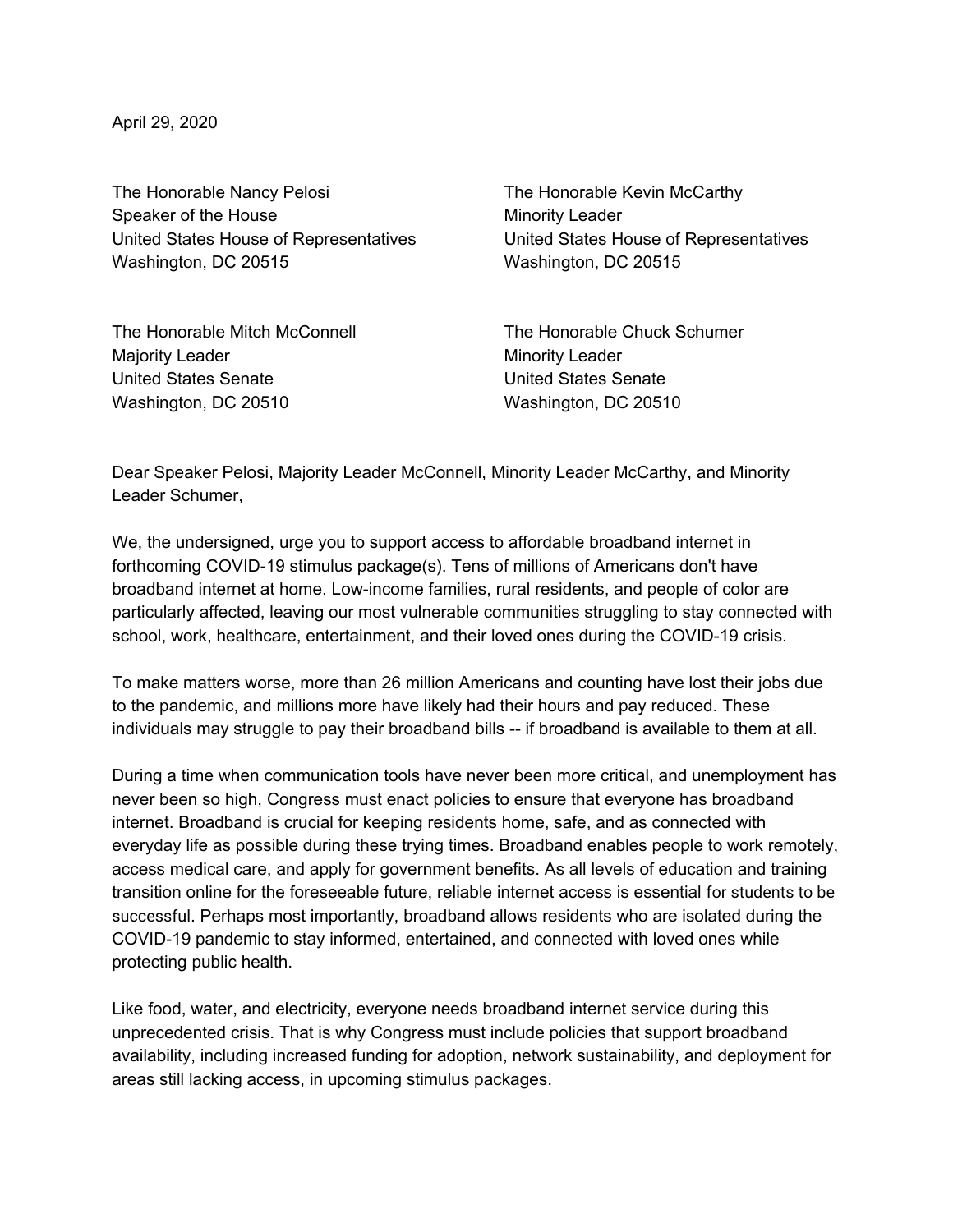Sincerely,

## **Industry**

A Better Wireless, NISP, LLC American Sustainable Business Council Channelford Associates Inc CommScope, Inc. Corporation for Education Network Initiatives in California (CENIC) Digital West E-rate Central EDGE Consulting Partners ELAE Enterprises, LLC Engine Epic Communications, Inc. Espy Services Inc. Fiber Broadband Association Fully Equipped 4 Life Training Solutions GWI, Inc I-Light Indiana's Higher Education Optical Network INCOMPAS IT Remarketing, Inc. (DBA TechnoCycle) Kajeet, Inc. Lit Communities, LLC Mighty River, LLC Mobile Beacon Mozilla Corporation National Asian/Pacific Islander American Chamber of Commerce and Entrepreneurship (ACE) National Rural Electric Cooperative Association North Carolina Telehealth Network Association NTCA-The Rural Broadband Association On-Tech Consulting, Inc. Open Hub Pacific Northwest Gigapop Revolution D, Inc. Rural Wireless Association, Inc. Silicon Harlem Smart City Media LLC Sonic Telecom Starry, Inc. Stem Nastics LLC Stemnastics LLC Synogy Group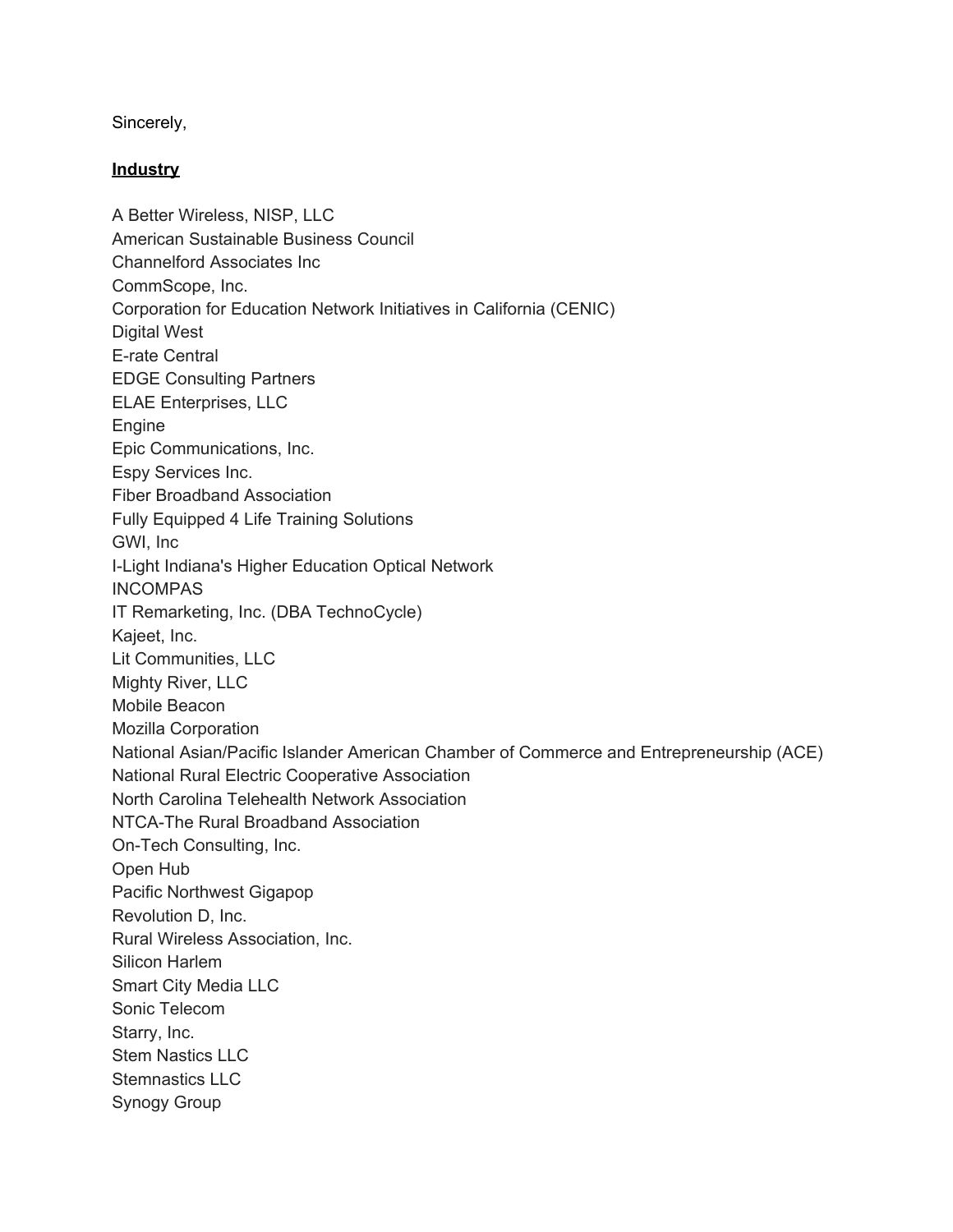Tribal Digital Village Network Twitter, Inc. Utah Education and Telehealth Network Velocity Fiber Vimeo, Inc. Waste Management Innovations, Inc. Wyoming County Chamber of Commerce

## **Local Government and Government Associations**

Alaska Department of Education and Early Development League of Oregon Cities National Association of Telecommunications Officers and Advisors National League of Cities State of New Mexico Public School Facilities Authority SFA Washoe County, NV Wisconsin Department of Public Instruction

## **Nonprofits and Other Associations**

Access Humboldt Access Now Adoptions Together Adult Learning Center Advance CTE Advocates for Basic Legal Equality Alabama Supercomputer Authority AMERICAN FEDERATION OF TEACHERS, AFLCIO Ashbury Senior Computer Community Center Asian Americans Advancing Justice | AAJC Association for Career and Technical Education Association of Latino Administrators and Superintendents Austin Free-Net Austin Pathways at the Housing Authority of the City of Austin Benton Institute for Broadband & Society Brookline Interactive California IT in Education (CITE) Cambridge Public Access Corporation dba Cambridge Community Television Center for Democracy & Technology Center for Innovative Technology Center for Rural Strategies Central City Concern Change Inc.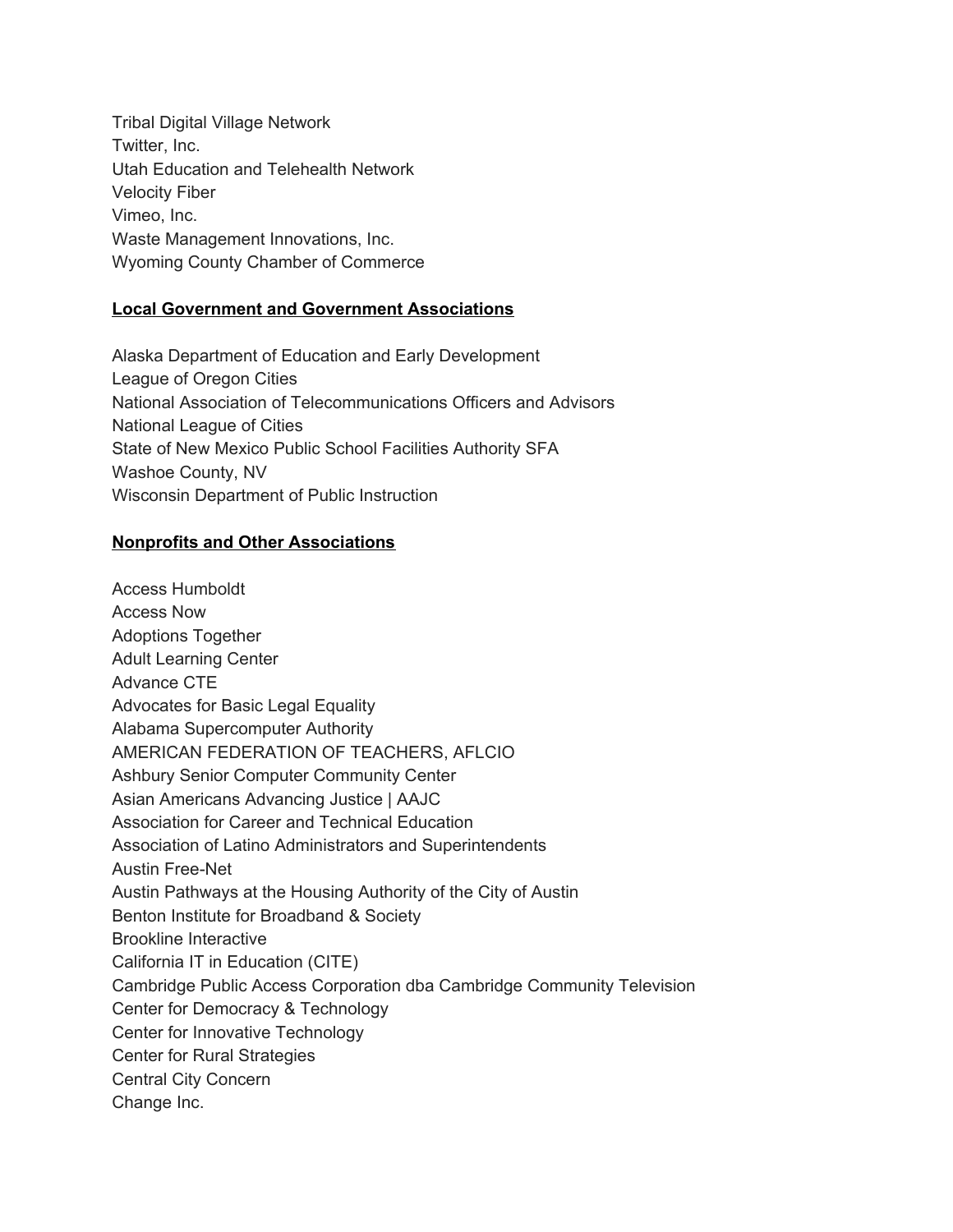Citizens Action Coalition of IN Common Cause Common Sense Media Communications Workers of America Community Justice Project Connect Your Community Connected Insights Connecting For Good Consumer Reports CoSN - Consortium for School Networking Demand Progress Digital Harbor Foundation Digital Inclusion Practitioners of NJ Disability Rights Pennsylvania E2D, Inc. Educators for Excellence Electronic Frontier Foundation Energy Outreach Colorado EraseTheRedline Inc EveryLibrary Institute EveryoneOn Fight for the Future Filipina Women's Network Free Geek Free Press Action Future of Music Coalition Generations on Line George Wiley Center Goodwill Industries International, Inc. Grahamtastic Connection HBCU Innovation Center Health Information Exchange of Montana Health, Education and Legal Assistance Project: A Medical-Legal Partnership Higher Learning Advocates Home Forward HOPE Village Revitalization Hopes Cap Inc, Human-I-T IBSA, Inc. Independent Sector Information Technology Exchange InnovateEDU Institute for Higher Education Policy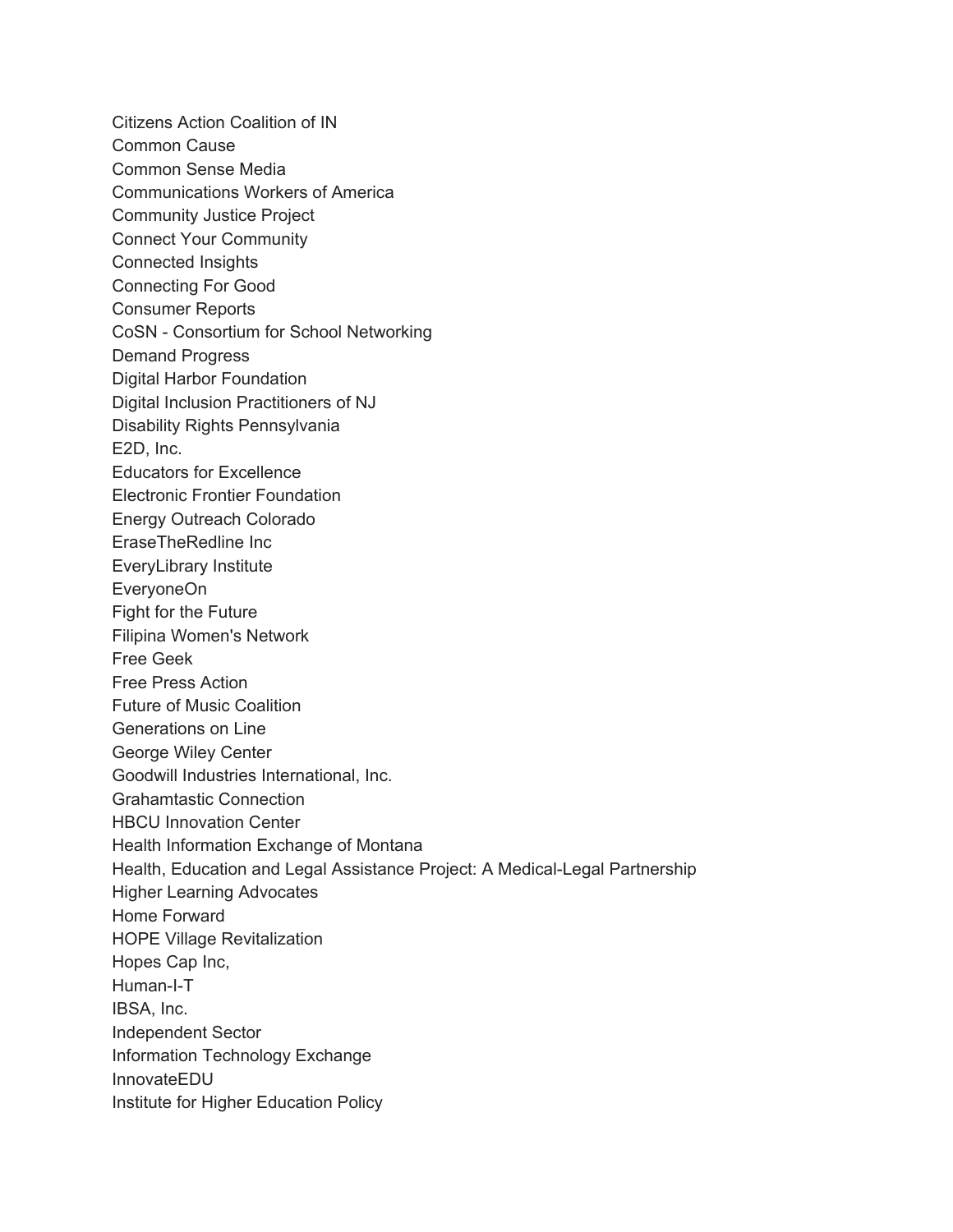Institute for Intellectual Property & Social Justice Institute for Local Self-Reliance International Society for Technology in Education Internet Society Island Institute Japanese American Citizens League Joint Center for Political and Economic Studies Latino Network Low Income Utility Advocacy Project Marconi Society Maryland Alliance of Public Charter Schools Media Alliance MediaJustice Merit Network, Inc. Mobile Citizen mohuman Montana Organizing Project **MORE** Mountain Connect Multicultural Media, Telecom and Internet Council (MMTC) MuralNet **NAACP** National Center for Learning Disabilities National Consumer Law Center, on behalf of its low-income clients National Cristina Foundation National Digital Inclusion Alliance National Hispanic Media Coalition National Queer Asian Pacific Islander Alliance National Queer Asian Pacific Islander Alliance (NQAPIA) National Skills Coalition National Summer Learning Association National Urban League Native Public Media, Inc. New America Education Policy Program New America's Open Technology Institute New Hampshire Society for Technology in Education (NHSTE) Nostos Charity **NTEN** OCA - Asian Pacific American Advocates Open Signal: Portland Community Media Oregon Citizens' Utility Board Palmetto Care Connections Partners Bridging the Digital Divide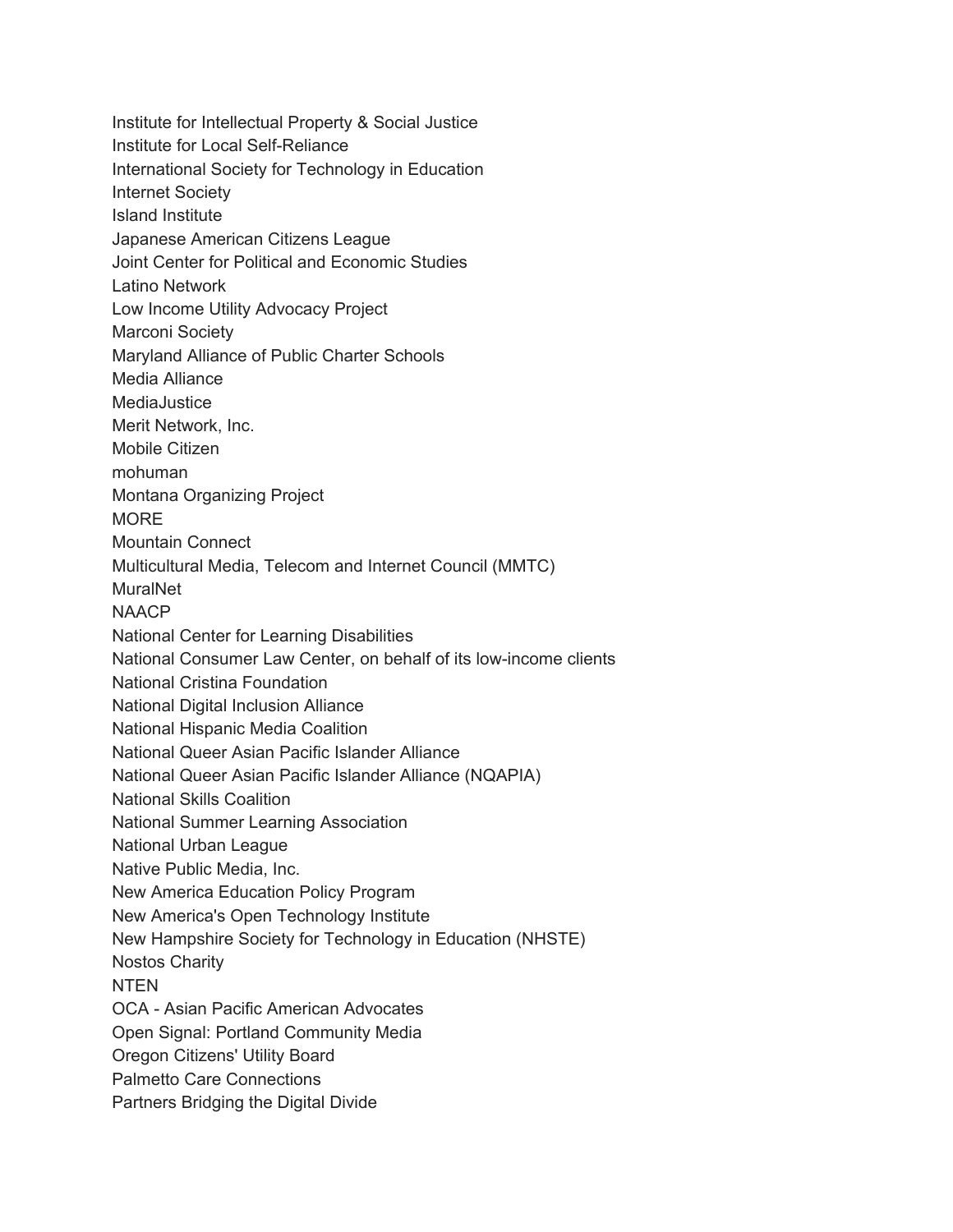PCs for People Baltimore Pennsylvania Mountains Healthcare Resource Development Pennsylvania Utility Law Project, on behalf of our low income clients PhillyCAM Project Appleseed Public Knowledge R Street Institute Right Here, Right Now Project ROANEnet Schools, Health & Libraries Broadband (SHLB) Coalition Schuylkill Women in Crisis South Carolina Office of Rural Health St. Paul Community Literacy Consortium State Educational Technology Directors Association Success Against All Odds Tech Goes Home Tech:NYC Technology For All Temple University - WELL Program The Education Trust The Hunt Institute The Mann Center for the Performing Arts United Church of Christ, OC Inc. United Communities Southeast Philadelphia United Neighborhood Centers Utah Center for Civic Improvement VALUEUSA Vermont Mutual Aid Society Vietnamese Social Services Virginia Citizens Consumer Council Virginia Society for Technology in Education Voqal Women's Resource Center World Education, Inc. Writers Guild of America West X-Lab

## **Schools and Libraries**

Boulder Valley School District California Center for Rural Policy Cheektowaga Public Library Dunkirk Public Library